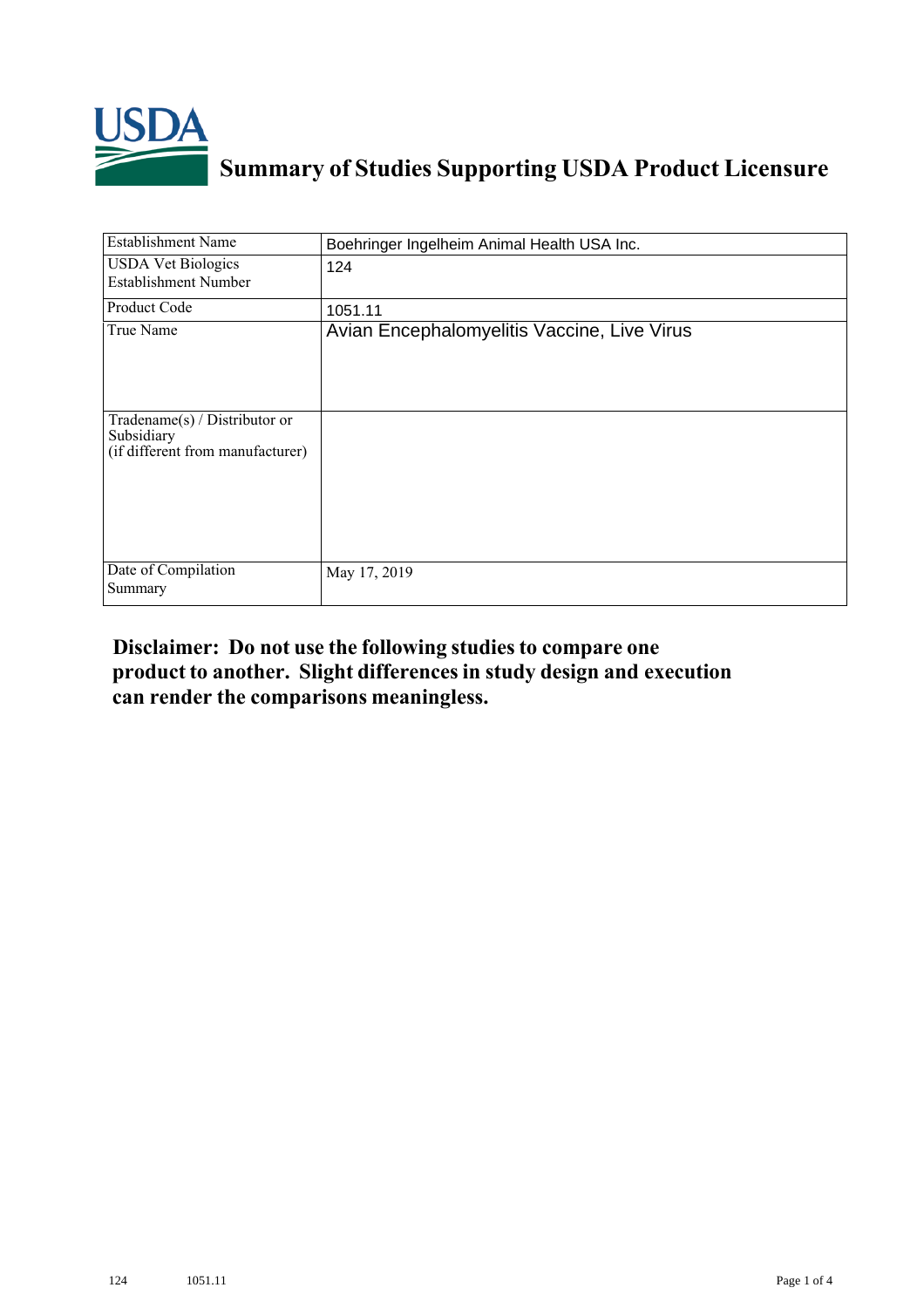| <b>Study Type</b>              | Efficacy                                                                                                                                                                                                                                                                                                                    |
|--------------------------------|-----------------------------------------------------------------------------------------------------------------------------------------------------------------------------------------------------------------------------------------------------------------------------------------------------------------------------|
| <b>Pertaining to</b>           | Avian encephalomyelitis                                                                                                                                                                                                                                                                                                     |
| <b>Study Purpose</b>           | Demonstrate efficacy against avian encephalomyelitis                                                                                                                                                                                                                                                                        |
| <b>Product Administration</b>  | Drinking water                                                                                                                                                                                                                                                                                                              |
| <b>Study Animals</b>           | Chickens                                                                                                                                                                                                                                                                                                                    |
| <b>Challenge Description</b>   |                                                                                                                                                                                                                                                                                                                             |
| <b>Interval observed after</b> |                                                                                                                                                                                                                                                                                                                             |
| challenge                      |                                                                                                                                                                                                                                                                                                                             |
| <b>Results</b>                 | Study data were evaluated by USDA-APHIS prior to product<br>licensure and met regulatory standards for acceptance at the time of<br>submission. No data are published because this study was submitted<br>to USDA-APHIS prior to January 1, 2007, and APHIS only requires<br>publication of data submitted after that date. |
| <b>USDA Approval Date</b>      | June 30, 1995                                                                                                                                                                                                                                                                                                               |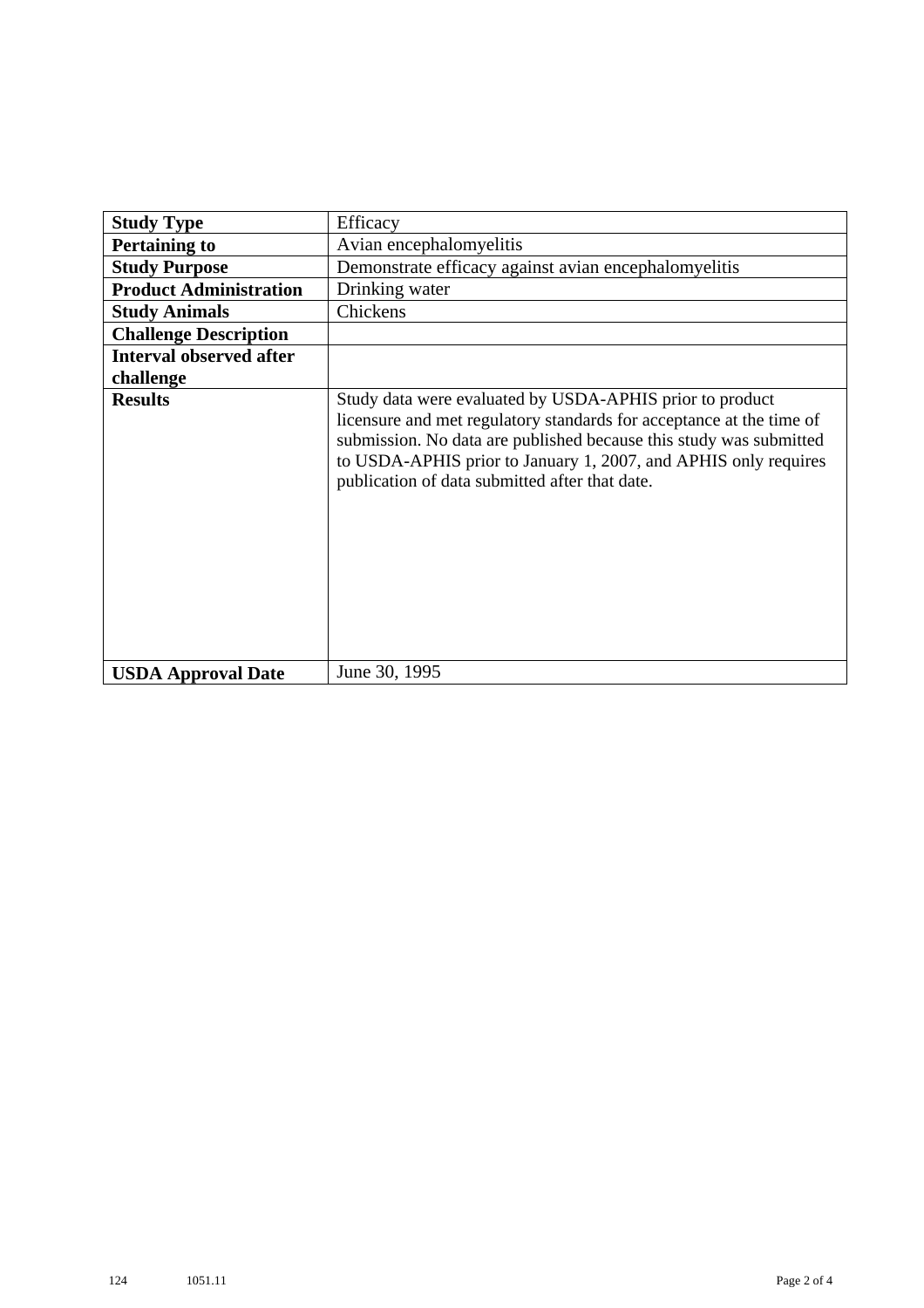| <b>Study Type</b>              | Efficacy                                                                                                                                                                                                                                                                                                                    |
|--------------------------------|-----------------------------------------------------------------------------------------------------------------------------------------------------------------------------------------------------------------------------------------------------------------------------------------------------------------------------|
| <b>Pertaining to</b>           | Avian encephalomyelitis                                                                                                                                                                                                                                                                                                     |
| <b>Study Purpose</b>           | Demonstrate efficacy against avian encephalomyelitis                                                                                                                                                                                                                                                                        |
| <b>Product Administration</b>  | Wing web stab                                                                                                                                                                                                                                                                                                               |
| <b>Study Animals</b>           | Chickens                                                                                                                                                                                                                                                                                                                    |
| <b>Challenge Description</b>   |                                                                                                                                                                                                                                                                                                                             |
| <b>Interval observed after</b> |                                                                                                                                                                                                                                                                                                                             |
| challenge                      |                                                                                                                                                                                                                                                                                                                             |
| <b>Results</b>                 | Study data were evaluated by USDA-APHIS prior to product<br>licensure and met regulatory standards for acceptance at the time of<br>submission. No data are published because this study was submitted<br>to USDA-APHIS prior to January 1, 2007, and APHIS only requires<br>publication of data submitted after that date. |
| <b>USDA Approval Date</b>      | August 13, 1990                                                                                                                                                                                                                                                                                                             |